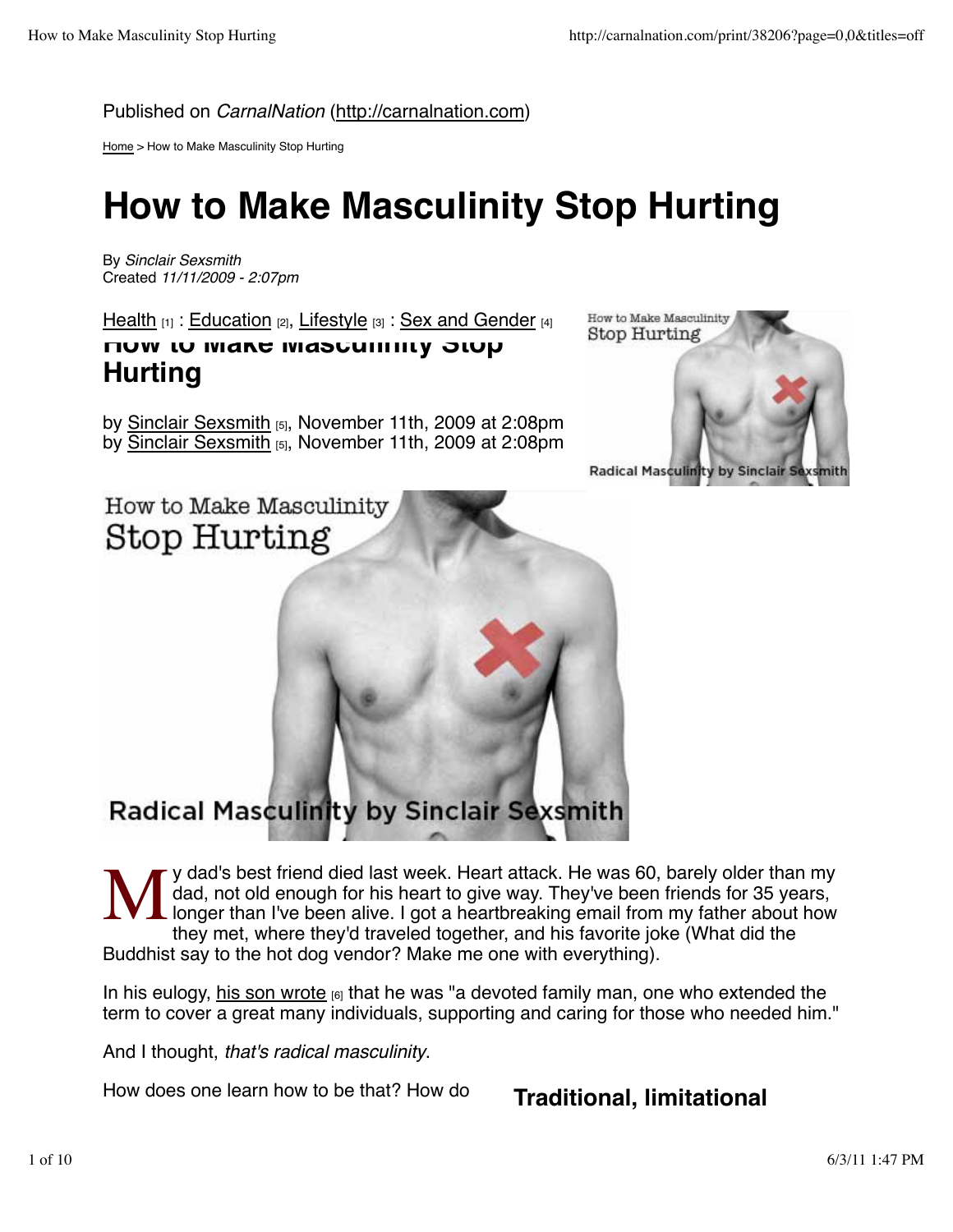you grow up into a masculinity, a maleness, an adult manhood, despite this culture's obsession with bad boys and lunkheads, to be a caring protective provider, to make effective, positive changes in this world, to build something that will last, to be generous with your heart and mind and love and time?

Traditional, limitational masculinity says *don't talk about your feelings*. That masculinity says *be strong all the time*. It says *a "real" man is tough*, and *the worst thing you can be is a sissy, a pussy, a girl, feminine, weak.*

**masculinity says "Don't talk about your feelings." That masculinity says "Be strong all the time." It says "A 'real' man is tough, and "The worst thing you can be is a sissy, a pussy, a girl, feminine, weak." Radical masculinity says:** *I am listening. Who do you want to be?*

Radical masculinity says: *I am listening. Who do you want to be?*

There is no shortage of research and writings on the pain of being socialized into a gender role in western cultures. In this GI Joe society, where the most common toys for little boys are guns and tanks and trucks, where the constant credo of "big boys don't cry!" echoes in all of our ears, despite our sex, despite our progressive parents, we cut our teeth on the masculinity that confines and withholds and withdraws basic human emotional experiences, denying they even exist, ruling that anything not invulnerable and impenetrable is weak, girly, or inappropriate for a "real man."

I know these men. I grew up with these men as role models. I saw the painful results of this stoicism. I knew I didn't want to be a part of that, but I didn't know if I had another choice.

There are some real, beneficial functions for this mode of masculinity: to provide for a family, to keep those one loves safe from harm, to be the structure around which others can build and formulate and grow and change, to be part of a historic lineage, to fit in, to be commended for one's strength. But this kind of masculinity is too rigid to allow for the kind of growth needed in this fast-paced, information society where anyone can become anything, where we have more access to systems of power like government, education, and technology, than ever before. This outdated masculinity holds us back. This masculinity is keeping a fist-tight grip on the past, on some sort of idealized, unobtainable version of "man" which is more of a figment of our collective subconscious than a nostalgia for how society used to be.

And now, forty years after the second wave of feminism blazed new freeways for women's rights, masculinity needs to turn itself inside out in order to bring us as a collective whole to our next stage of human well-being.

This same tool that has blazed the way for women can be used for men and masculinity, too—feminism is a powerful gateway to gender theory, to breaking down the expectations placed on people because of their gender.

But as I attempt to bridge this gap between masculinity studies and feminism more and more, I've run into some men who have resistance. What about the ways feminism rejects men and men's experiences? What about the ways feminism polices gender, going so far as to claim that "gender causes oppression," so therefore we should reject all gender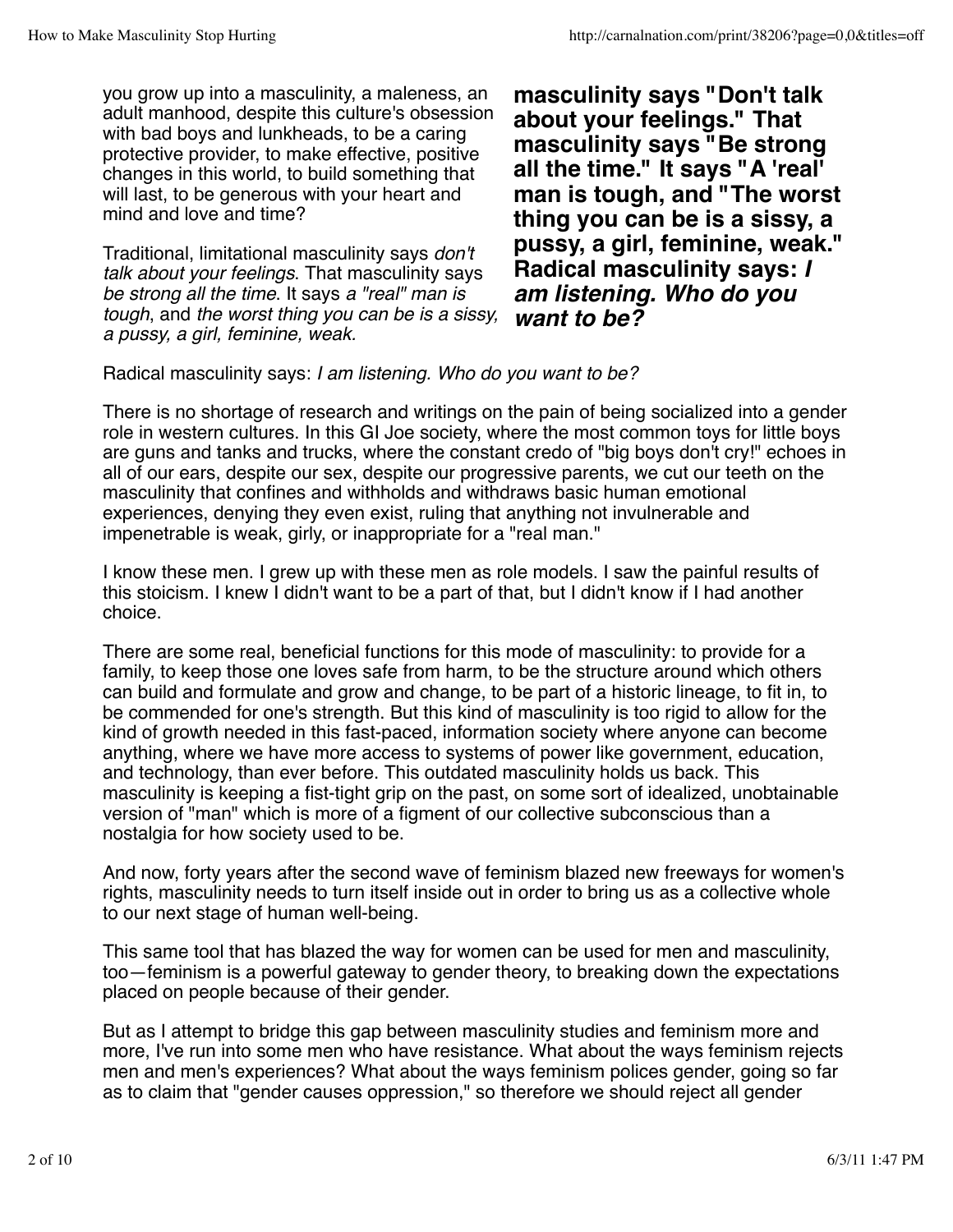#### always?

But me, I *like* gender. I think it feels good to get dolled up and use my physical presentation as a way to communicate with lovers and friends and communities and society. I like the way my masculinity does not necessarily line up with my breasts or my female pronouns, asking those who interact with me to challenge their preconceived notion of what it is to be a woman.

As women have more and more rights to cross over into traditionally male domains, men's roles have become less clear, less rigid, and, some would say, threatened. Those who attempt to use feminism as a way to talk about how masculinity operates in the world can end up with the twisted result of blaming feminism for the feelings about masculinity that become uncovered and speakable.

**I can see this process clearly:** Recently, I talked to a guy who said: "I teach **the discussion of what it's like** feenaged boys, and when we talk about the **discussion of what it's like** feminism, a lot of complicated feelings c **to become a man, to be a boy,** around masculinity—shame, rage, frustration, **in the world, and the revelations of expectations, strength, and toughness that have explanations and even a** I can see this process clearly: the discussion of **source: masculinity. Suddenly, the student is left holding a bucket of rage, shame, emotion, privilege, and limitation—who wouldn't want to just give the bucket back instead of pulling out the contents one by one?** feminism, a lot of complicated feelings come up inadequacy, trauma. The boys have the tendency to blame feminism, since they weren't articulating those feelings before." what it's like to become a man, to be a boy, in the world, and the revelations of expectations, strength, and toughness that have explanations and even a source: masculinity. Suddenly, the student is left holding a bucket of rage, shame, emotion, privilege, and limitation—who wouldn't want to just give the bucket back instead of pulling out the contents one by one?

The problem is, feminism did not create those complicated feelings. They were already there,

clinging to our shadows as we go along obliviously but futilely attempting to be self-aware and productive. Feminism just provides the bucket in which these things rest, a structure to hold them, a way to get a good look at them without them squirming away and out of grasp.

As much as I go to bat for feminism's inclusivity, and the ways we can use feminism in furthering radical masculinity, most definitions of the term feminism read something like this:

1: The theory of the political, economic, and social equality of the sexes 2: Organized activity on behalf of women's rights and interests. (Merriam-Webster [7])

The specific focus on women and the often-discounted experiences of men based on gendered expectations and roles have often discouraged men—and other masculine people—from contributing to feminism as a social movement.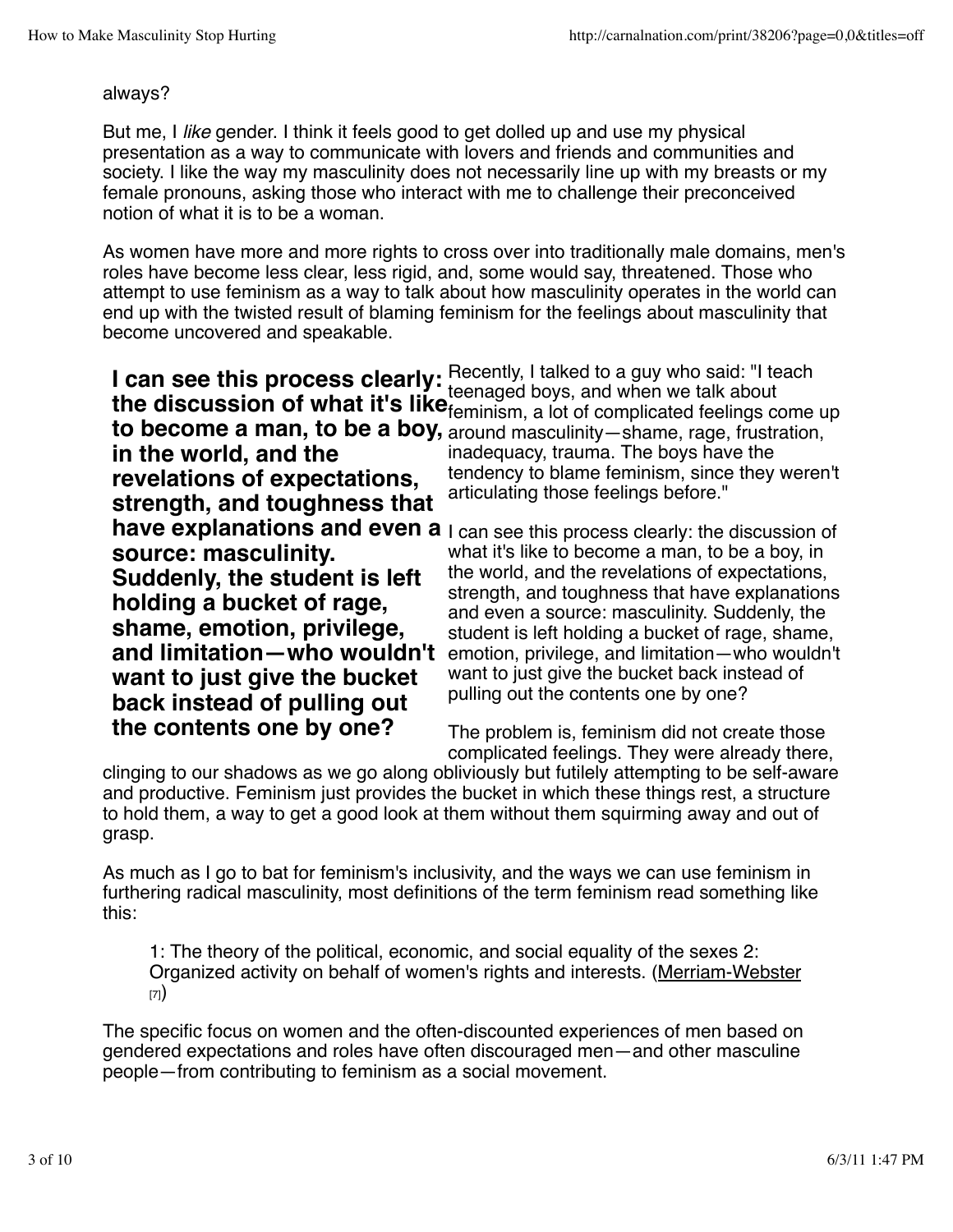Though I feel very strongly that there is a place in feminism for these experiences and for all of us to be included, I understand the qualms and hesitations. I've fought with feminists about the inclusion of queers, trans folks, butches like me who like masculinity, or men themselves. And I firmly stand my ground: I don't care if you say you won't let me in. I understand what this movement is trying to do: examine gender and the ways it hurts. I want to be involved in that. We may disagree on the means by which we achieve that goal, but there is room for me in this revolution, in this re-visioning of what gender means. There must be. There is room for *everyone* in that revolution; otherwise, it will not be very far-reaching, and thus not very revolutionary, will it?

Feminism has taught me all about deconstructing gender roles for both men and women, which are restrictive and limiting, dictating which professions, which hobbies, which alcoholic drinks, which clothing, even which foods are appropriate for our gender. These restrictions and limitations are often very painful, preventing us—men and women and genderqueers and those of us who reject gender and all of us—from pursuing our real dreams, from finding our true selves and letting them shine.

These restrictions and limitations on us based on who we are expected to be are *painful*. This is one of my basic premises of gender roles: they hurt. They squash us, little by little. Culture keeps our gender in line constantly—be it our families, friends, bartenders, coworkers, or complete strangers, someone is always watching what we do and telling us whether or not it lines up with their gendered expectations of us. Our gender is policed by others, deeply, so deeply that we internalize it and police ourselves.

There are many publications, professors, analysts, blogs, writers, and thinkers who tear gendered presentation, expectation, and performance apart and discuss popular events, media, and culture in terms of feminism—but almost all of them focus on women's experiences, trials, and tribulations. And while the analysis and deconstruction of what *women* are expected to do, how women are expected to behave, and the limitations on the gender roles of women have been extremely analyzed in the past forty years, the gendered expectations of men have not yet been comparably deconstructed and brought to light.

Sure, there are many, many writers and thinkers and theorists who are doing studies of masculinity, but that has not yet trickled down to pop culture and everyman the same way feminism has. It has been completely necessary that women rise up and claim power in new ways, especially given the long history of women's subordination, marginalization, and enslavement, through institutions like marriage and systematic noninclusion in things like education and professions. But that doesn't mean that men aren't also stuck in this system, or that men aren't also affected by their limited gender role. And as women's gender roles have changed significantly, so must men and masculinity in response.

Clearly, it has not yet, because feelings like shame, rage, and frustration come up when analyzing masculinity. There are deep-seated inadequacies built into modern masculinity; the expectations of provision, stoicism, and brute force set up just about everyone to fail.

But these feelings are not caused by feminism, or the study of gender itself: these feelings have been there all along. Studying gender simply gives language and words and concepts and analysis to experiences which have been there, in operation, all along. Restrictions on oneself based on gender are not new; undoing that limitation moves at a snail's pace, taking decades or perhaps generations to implement and rebuild. It is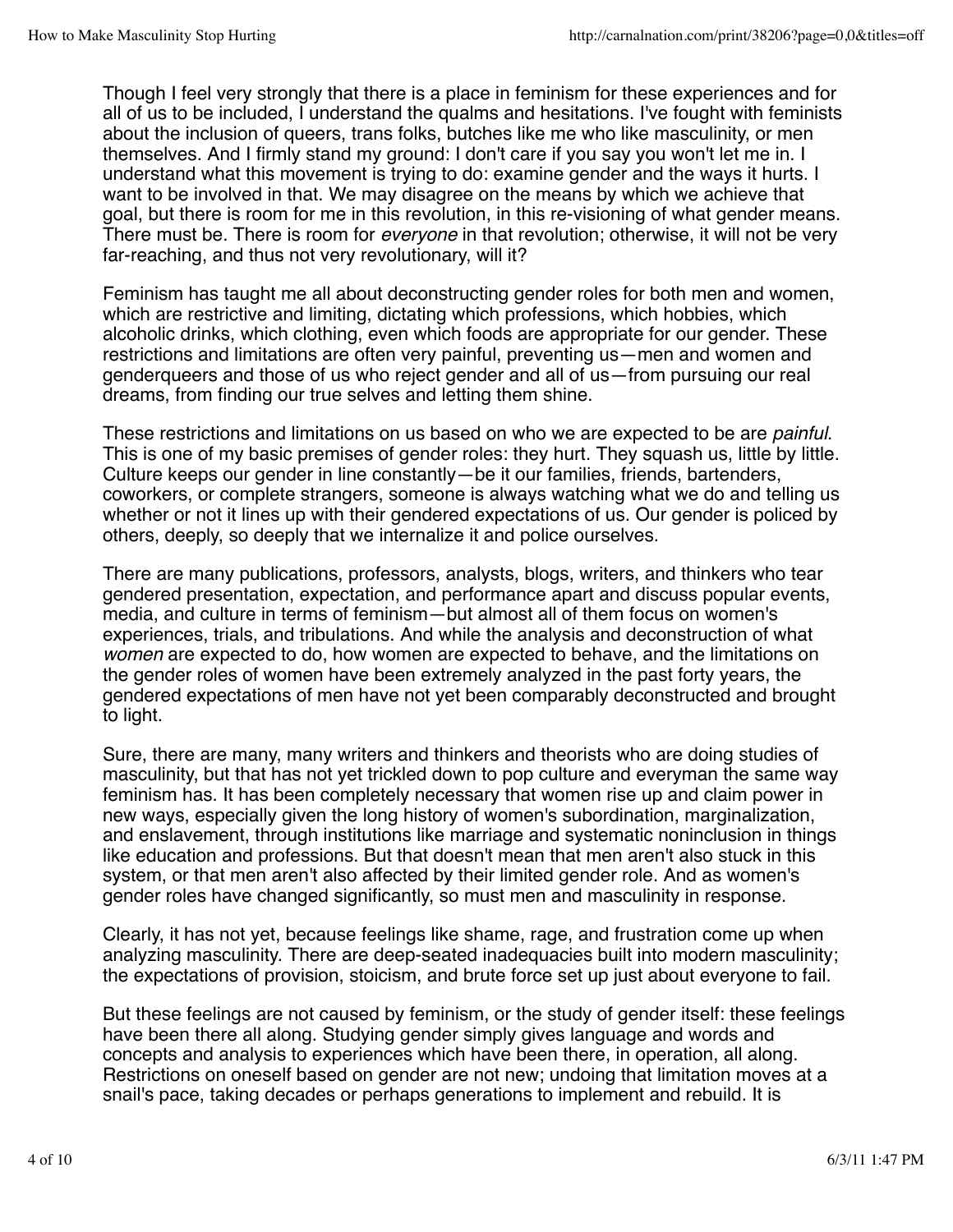essential to go through the deconstruction, through the analysis, to learn the concepts and words and language in order to move into a new occupation of gender that is no longer painful, no longer stinging whenever we are on the subway or interacting with our bosses or on a date or talking to our mothers, but rather celebratory, a gendered dynamic which is full of communication with others, full of desire, sexually freeing, open-hearted and true, letting our radiance come shining through our every interaction. If we keep going through the deconstruction for long enough, we will find the healing, then the construction, to reach the rebuilding, the fixing, the health—reaching a masculinity that is no longer painful.

What does that look like? What are examples of positive radical masculinity for today's young men? How do you grow up into a masculinity, a maleness, an adult manhood, to be a caring protective provider, to make effective, positive changes in this world, to build something that will last, to be generous with your heart and mind and love and time?

These are the questions I chew on every day. I rest on thoughts like, *as within, so without*, and *the personal is political*, knowing that I can't change the men on TV or in magazines, but I can be cautious and intentional about what I embody and internalize, I can, to some degree, choose and control how I present, I can choose what I consume, and I celebrate radical masculinity when I see it.

Like Mark's eulogy. Like the thirty-five year friendship between him and my dad that I've partially witnessed. His eulogy also included that he was "the inventor of the slotted screwdriver, could fly, and was one of the original signatories to the Declaration of Independence." If I listen close, after reading that line, I can hear his very distinct chuckle, and see his warm grin, and I know he would've loved every word.

# **Comments**

# **Masculinity**

by Roland Hulme on November 11th, 2009 at 2:37pm.

Hi Sinclair - this was a fascinating and brilliantly-written article.

I certainly never viewed masculinity as being about being a 'lughead' or 'bad boy.' I've come from a fairly old-fashioned, conservative upbringing and I've definitely - always been under the impression that the truest and surest test of masculinity was being a dependable, caring provider and family man. One of the things I was taught to admire most about my own father was the fact that he went 9-5 to the office for 30 years to provide for his family - and took the time to teach us suitably 'manly' things in rest of the time - which extended from shooting and riding (cliched masculine pursuits) to history, classical music and art (definitely not.)

I mean, maybe my experience of masculinity is different - I'm British and from a fairly privileged background - but I think it's harder to define especially when you look beyond just North American views of it.

I was fascinated to read what you wrote about men's reaction to feminism, though - and I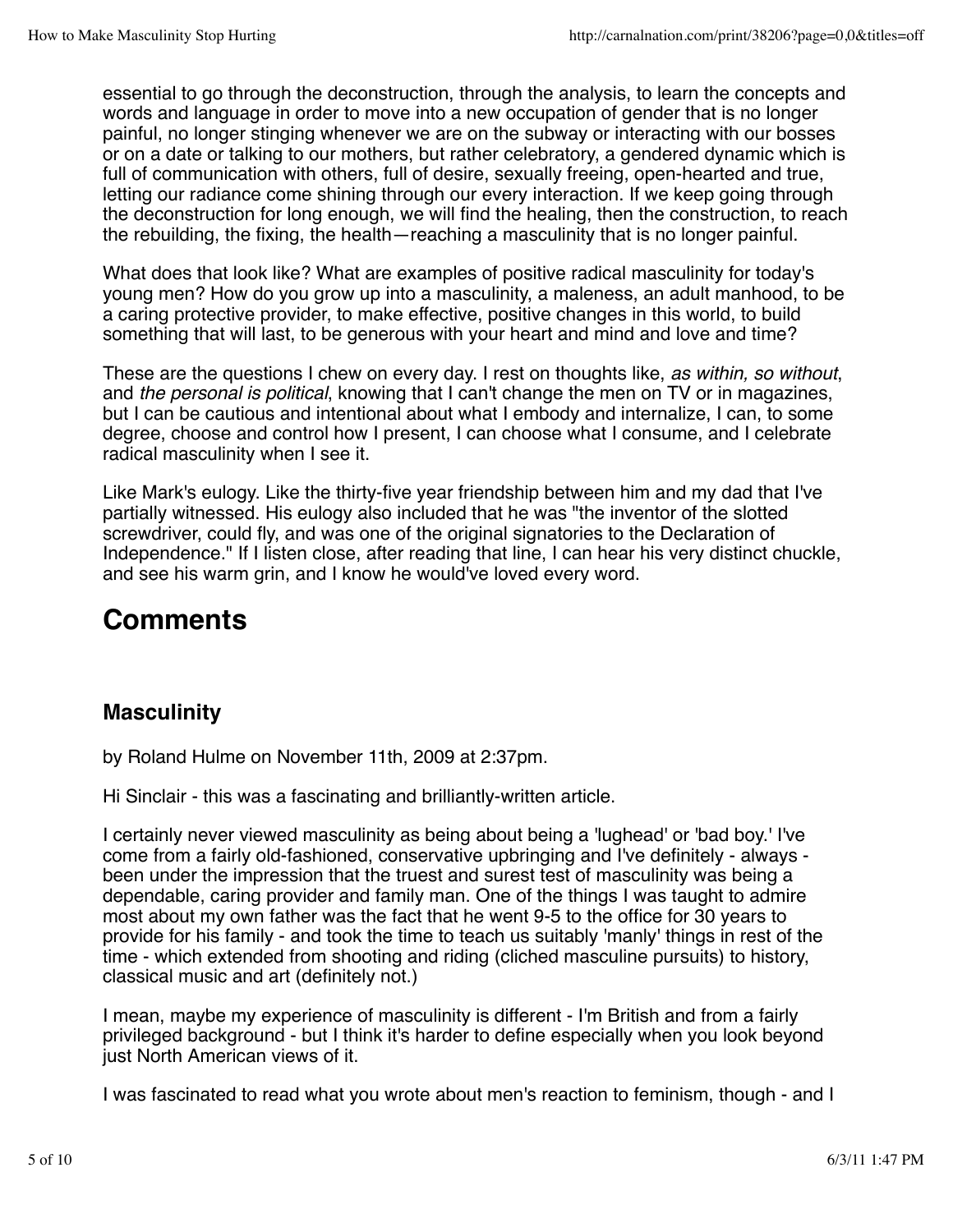think you're spot on with your appraisal. Right at this moment I'm going through a deep frustration with some aspects of feminist dogma and I'm interested to consider that maybe my 'rage' is somewhat misplaced. Men, in general, do have a deep insecurity and one of the challenging this about feminism is it's easy to think that elevating the rights and power of women somehow diminishes the rights and power of man. I'm now wondering if this is why it's so threatening to men (including, to a certain extent, myself.)

Then again, sometimes I go to a website like Feministing and read articles that just make me think: "This writer doesn't understand men AT ALL." It's SO easy to make generalizations about gender - on both sides.

Brilliant, brilliant article. Thanks for sharing it with us.

# **Radical Masculinity?**

by Ken (not verified) on November 11th, 2009 at 5:04pm.

There's nothing radical about being simply who I am as a man. Yes, I do enjoy feeling masculine, but better still, feeling whole and complete. Too many hetero men find wholeness only in coupling with a woman who can embrace and hold the man's feelings for him. That's not wholeness in my experience. Too many men try desperately to fit the mold of the "all american male" which is pure bull shit and everyone suffers for it. When a man finally enters into midlife, he begins to reassess his beliefs and his own sexuality, if he has the courage to do so and not go into denial or rage or bitterness.

What does it mean to be masculine? It means being one's self, being able to adapt to circumstances, having the skills to tap into both the yin and the yang and enjoying the ride. It is an essential to be nurturing, having the balls to be emotionally available and literate, to be protective without being enmeshing or domineering, to simply be a well balanced human being. Cultural stereotypes of what it means to be masculine are self-destructive as many, if not most, boys know in relating to their fathers. Being masculine to me means being grounded and balanced, as being feminine means being balanced and grounded. No difference whatsoever...outside of genitalia.

The man who is overly macho is denying his own vulnerability and trying to hide it, and becomes "stupid". The woman who decides to prove herself through aggression just becomes being a 'bitch". Both etxremes are not healthy for anyone. So, a man can be masculine....strong, intelligent, thrusting forward, and a woman can also be strong, intelligent, thrusting forward. Each exhibits the masculine and feminine differently based on our personalities and being authentic to who we are, always willing and able to change for the better....more loving, more caring, more tender. Those, to me, are very strong qualities.

The fear of homophobia and the sexism of heterosexism have a devastating hold on this society. We are all suffering for it. And, both men and women have the responsibility to break that cycle.

## **Nothing doing nothing**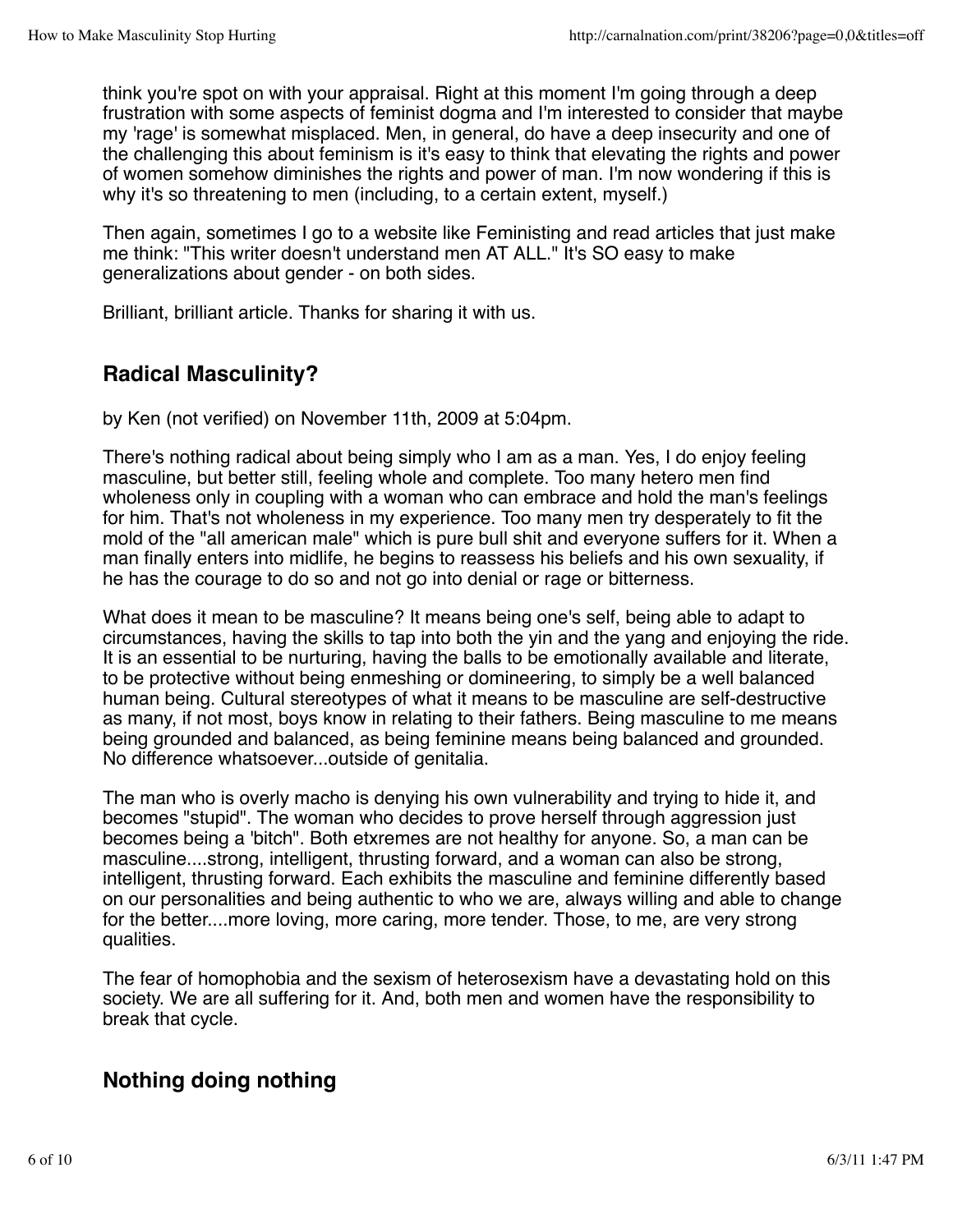by wildthing (not verified) on November 11th, 2009 at 5:46pm.

Well he might also have said "make me one with nothing on it" and the vendor might have said Nothing Doing!!!

or maybe he said well said!!

#### **Really excellent Sinclair, a**

by Felixosaurus [8] (not verified) on November 12th, 2009 at 2:30am.

Really excellent Sinclair, a beautifully thoughtful exploration of identities and the relationships that shape them. A real pleasure to read.

# **Blokey-blokey**

by Stephen (not verified) on November 12th, 2009 at 4:03pm.

Great article! I've been thinking a lot about this kind of stuff myself lately - especially since I had to spend time with my father in rural Ireland and realised I had little or nothing to add to any conversation about the 'normal' male stuff out there (football, cars, machinery of all kinds, building, farming, fishing, etc, etc.) - not so much a problem with the aul fella, but certainly the other country alpha-male types treat me as if I was some kind of girly-man, or just an idiot. Meanwhile, I, as a city boy through and through, regard them as backward, ignorant, etc. so I guess it balances out ... I also noticed a kind of desperate need to seem authoritative about almost everything, talking down to the womenfolk (and me!), as if this was the only way to preserve the essence of manhood, which generally manifests itself as utter bullshit and faux knowledge culled from some bloke in the pub presented as Absolute Truth and Ultimate Wisdom, impervious to argument and uncontradictable.

Gawd, I even catch myself doing that sometimes, too (rather more often than I would like). I wonder, is that borne out of insecurity or is it just a standard male trait, something to do with the male brain being more trivia- and information-oriented? Or is that also mere bullshit?

From there to the paranoid theory: I've come to think of the whole male stereotype as the other side of the enslavement of humankind by self-interested elites. Women became the weaker sex, even property, whose opinions and thoughts were worthless, while men were given free reign to dominate them. This seems like a pretty good deal for men at first, but it's really just a mechanism of self-policing and maintaining the status quo - from which only a very few people profit. Men are told they have total authority in the home, by religious types and others, which means we're all top dog in a way, so we're content not to pursue anything more (like genuine equality, social justice, blahdeblah, from which a Utopian future might spring in which nettles might taste like strawberries and rain is chocolate milk). Feminism fucked that up - in a good way - and now it's like men are scrabbling to catch up, or figure out what the fuck just happened.

Sigh. I'm sure it won't be long before the Illuminati and the NWO give us new boxes to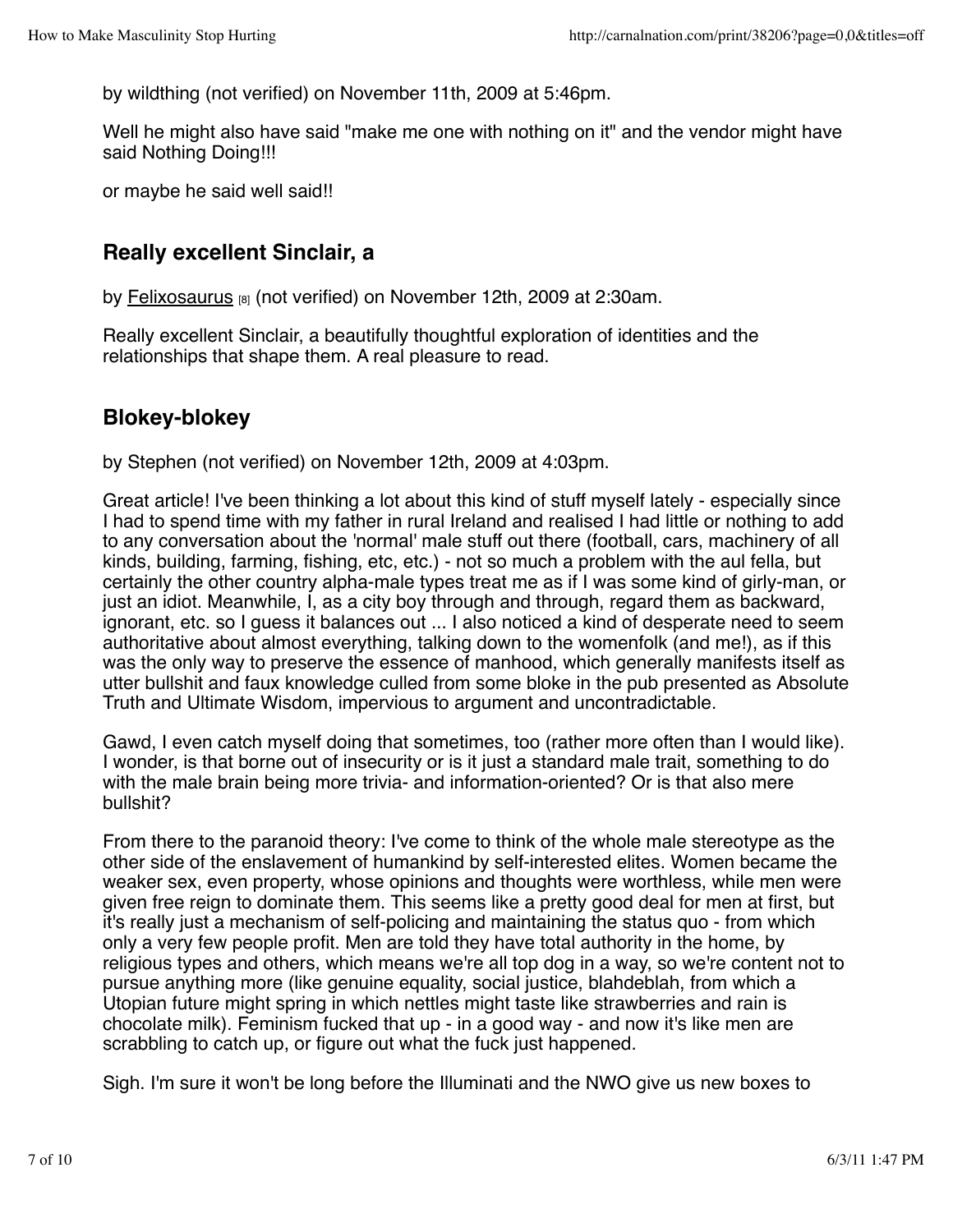inhabit. Eek! Did I just say that? Er, I mean, all hail the Lizard Overlords! (Phew!)

#### **I've talked about this very**

by virginiaplain [9] on November 14th, 2009 at 7:10pm.

I've talked about this very thing to some friends before. I always said I would hate to be a guy, because they have to live with the narrow definition of what 'a real man' is. Thank you for saying it all far more eloquently.

#### **Thanks**

by Ken (not verified) on November 14th, 2009 at 7:18pm.

Thanks, virginiaplain. You women have it easy! lol Seriously, though, most men recognize the fluidity of their sexuality, but just can't admit it to another man, let alone a woman. I find men coming to me because they say they feel "safe" with me. Women too are trained to accept the given order of things and, hence, they pass it onto their sons. Somehow this cycle of shame, guilt, and rigidity has to end. That's why too, I believe, it's important for women and men to bond in changing the system in this country.

#### **I couldn't agree with you**

by virginiaplain on November 14th, 2009 at 9:08pm.

I couldn't agree with you more, Ken and thank you for your reply! I certainly meant that these definitions of gender are too rigid - and from what I've seen and experienced in my own life, considerably worse for men. I've seen both male and female suffer simply because their indvidual identities don't match what's in the rulebook.

## **Male Conformity and Freedom**

by Ken (not verified) on November 15th, 2009 at 8:57am.

Ah, yes, Virginia. If we could only simply be authentic to who we are, become self-aware about the pressure to conform, and be courageous enough to follow the "beat of the drum" we hear that is true to ourselves. Straight guys conform every day, and because of their need to 'fit in', they sacrifice their talents and often their selves. Gay men often do that same stupid thing for the same reasons...to "fit in". Bisexual men have their own baggage for they most often are not accepted by straight or gay men!

We all seek acceptance and sometimes go overboard in seeking validation and acceptance. Validation can only come from within, but affirmation is our need to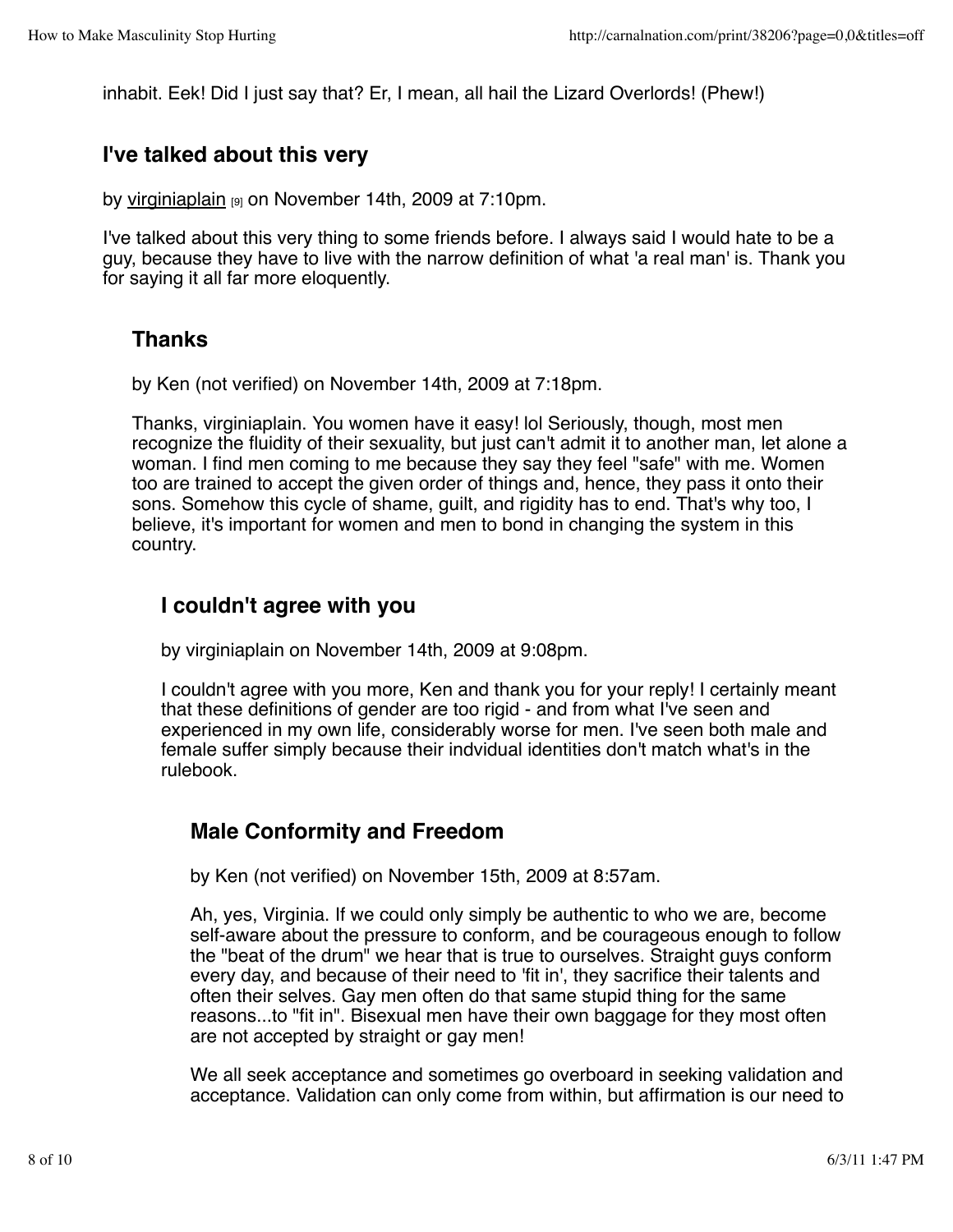be accepted and actually loved for who we are. Such a struggle it can be when we are told over and over again what the standards are for such acceptance.

Anyway, I won't belabor this. It's an ever present issue.

#### **on being--a person**

by Michael (not verified) on November 16th, 2009 at 11:05pm.

I don't think of myself as a male or a female though I look, dress and act in many ways like a man, I do what I want, I generally conform to male dress but see no justification to be concerned with which way my shirts button or if they fit well and are in some cases intended for women so what. I have small breasts and wish they were a B size--why?? if piercing and tat's are ok, why not tits? They are another source of sexual stimulation as many gals and guys know, I feel I'm 'accessorized"

I can cook, clean my home and even sew a curtain if necessary AND I build and race vintage roadracers along with other specifically male activities!

So what's the specific thing that would define me as male-- a penis? yes I have a nice one thank you but so do lots of what seem to be women. Let's get over the labels and become who we are.

#### **Insightful post**

by Joan Price [10] (not verified) on November 26th, 2009 at 11:49am.

Wonderful post, incisive, beautifully written. I'm 66, was in my thirties during the big rise of feminism. I agree with you that this is a revolution for all of us. If women want to break through gender biases and boundaries, then we absolutely must support the men who are doing the same.

Joan Price

Author of Better Than I Ever Expected: Straight Talk about Sex After Sixty

Join us -- we're talking about ageless sexuality at http://www.betterthanieverexpected.blogspot.com

## **I love that you're writing**

by LC (not verified) on December 9th, 2009 at 1:58pm.

I love that you're writing this, Sinclair, but I keep coming up against the same thing. Nothing you (or anyone else here) has presented as examples of "good masculinity" seem in anyway divorced from what I would expect in "good person". There are none there I wouldn't expect from a "good femininity" as well.

It's a dilemma to me, because it makes the whole notion of "masculinity" and "femininity"